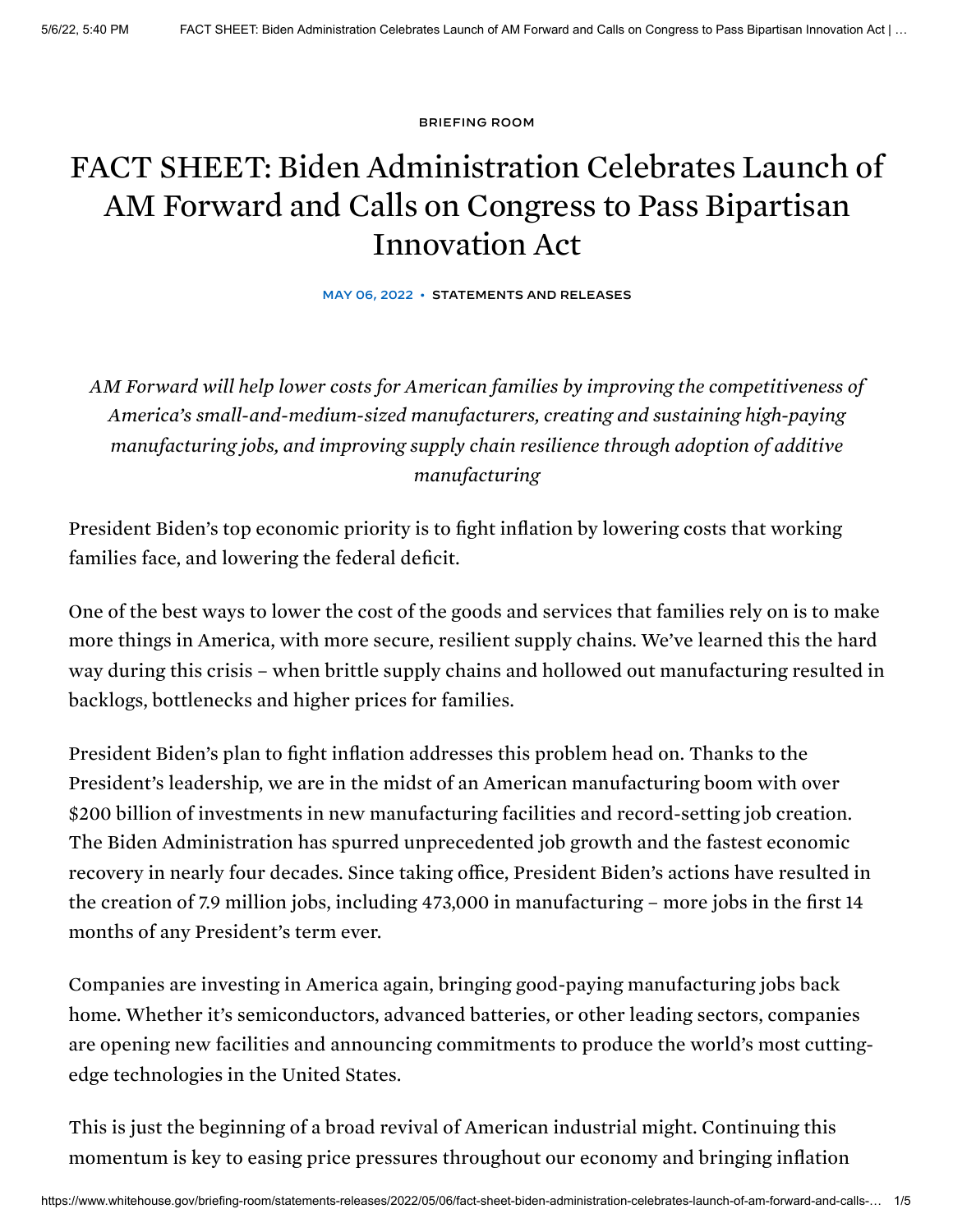down. That is why the President is committed to making more in America, strengthening our supply chains, supercharging American leadership in the industries of the future, and lowering costs for families. That starts with the historic resources in the Bipartisan Infrastructure Law, which are rebuilding our roads, bridges, ports, airports, and making our businesses and workers more competitive globally. And we can take the next step by passing the Bipartisan Innovation Act, which will make generational investments in innovation, domestic manufacturing, and lowering prices through stronger supply chains.

AM Forward builds on that work and advances key Administration goals:

- More resilient and innovative supply chains, by investing in small and medium sized companies;
- Growing industries of the future, overcoming coordination challenges that limit adoption of new technologies like additive manufacturing; and
- Both inventing and making more in America, through investments in regional manufacturing ecosystems.

Each of these goals is also advanced by the Bipartisan Innovation Act (BIA), which establishes a Supply Chain Office at the Department of Commerce, supports foundational technologies such as additive manufacturing, and invests in regional tech hubs as well as increasing funding for Manufacturing USA Institutes and the Manufacturing Extension Partnership.

Keeping pace with technological change should not be the capability of a few, or an over-thehorizon goal, out of reach for most of our manufacturing base. It should be a pillar of American industrial competitiveness – something that is broadly deployed and available to small and large companies alike. Enacting BIA will put important new technologies like additive manufacturing into the hands of entrepreneurs and companies across the country—raising the productivity and resilience of US manufacturers while lowering costs for American families. It is urgent that Congress acts quickly to pass the BIA, sending it to the President's desk for his signature.

But not enough American companies are using 3D printing or other high-performance production technologies. That's why President Biden is pleased to join several leading American companies to celebrate the launch Additive Manufacturing Forward (AM Forward), a voluntary compact between large, iconic manufacturers and their smaller U.S.-based suppliers. GE Aviation, Honeywell, Lockheed Martin, Raytheon, and Siemens Energy are the initial participants in AM Forward. These leading manufacturers will support their U.S.-based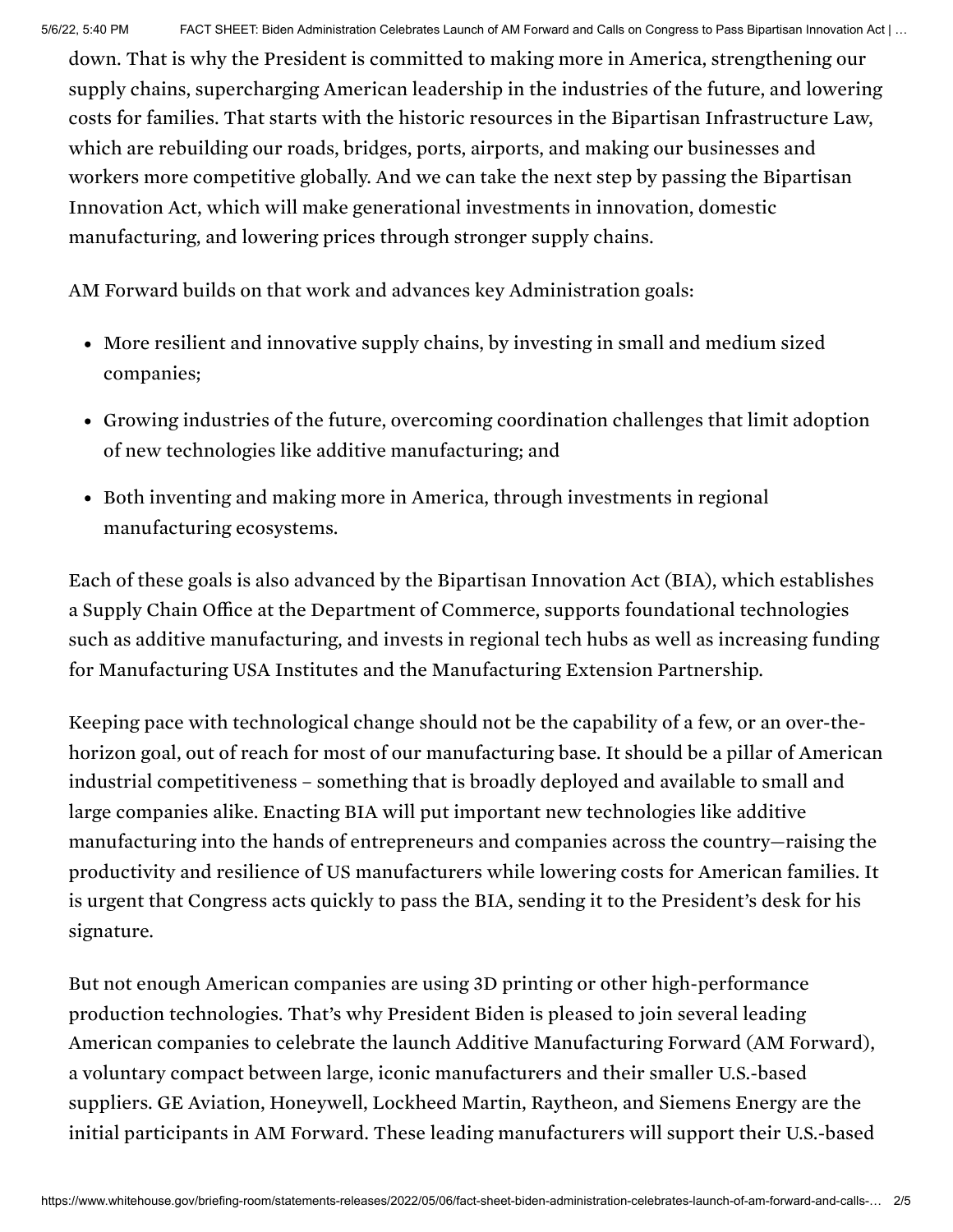5/6/22, 5:40 PM FACT SHEET: Biden Administration Celebrates Launch of AM Forward and Calls on Congress to Pass Bipartisan Innovation Act | …

suppliers' adoption of new additive capabilities, helping to transform shop floors across the country.

In additive manufacturing, producers transmit computer data to industrial 3D printers. In turn, these machines build parts on-demand, directly in suppliers' own shops. Firms use this capability to reduce the number of parts required for an application, to make spare parts one at a time as needed, and design high-performing components in various industries ranging from aviation to medical devices

Through AM Forward, each of these iconic companies will make clear, public [commitments](https://www.astroa.org/amforward) to purchase additively produced parts from smaller U.S.-based suppliers; train the workers of their suppliers on new additive technologies; provide detailed technical assistance to support their suppliers' adoption of new capabilities; and engage in common standards development and certification for additive products.

Among other public commitments:

- GE Aviation will target small/medium sized suppliers to compete on 50% of the requests for quotes that are sent out on products made using additive or related technologies; and will target 30% of its total external sourcing of additively manufactured parts from U.S. based SME suppliers.
- Raytheon will seek SME manufacturers involvement in over 50% of its requests for quotes on products manufactured using additive technologies; the company will also seek to simplify and accelerate the procurement process of AM parts.
- Siemens Energy will target to purchase 20-40% of total externally sourced AM parts and services from U.S.-based suppliers and partners. It will engage 10-20 U.S. SME suppliers to help improve their AM capability. And, it will also train 10-20 SME suppliers on inspection and post-processing best practices.
- Lockheed Martin will work with its SME suppliers to conduct research to improve the performance of additive manufacturing AM techniques specifically focused on the use of 3D printing as an alternative to castings and forgings; and it will further participate in university and technical college programs for additive workforce development, including coursework and apprenticeship.
- Honeywell will target U.S.-based SME suppliers to compete on request for quote packages sent out for products, machinery, manufacturing tooling, and/or manufacturing process development utilizing additive or related technologies. It will also offer technical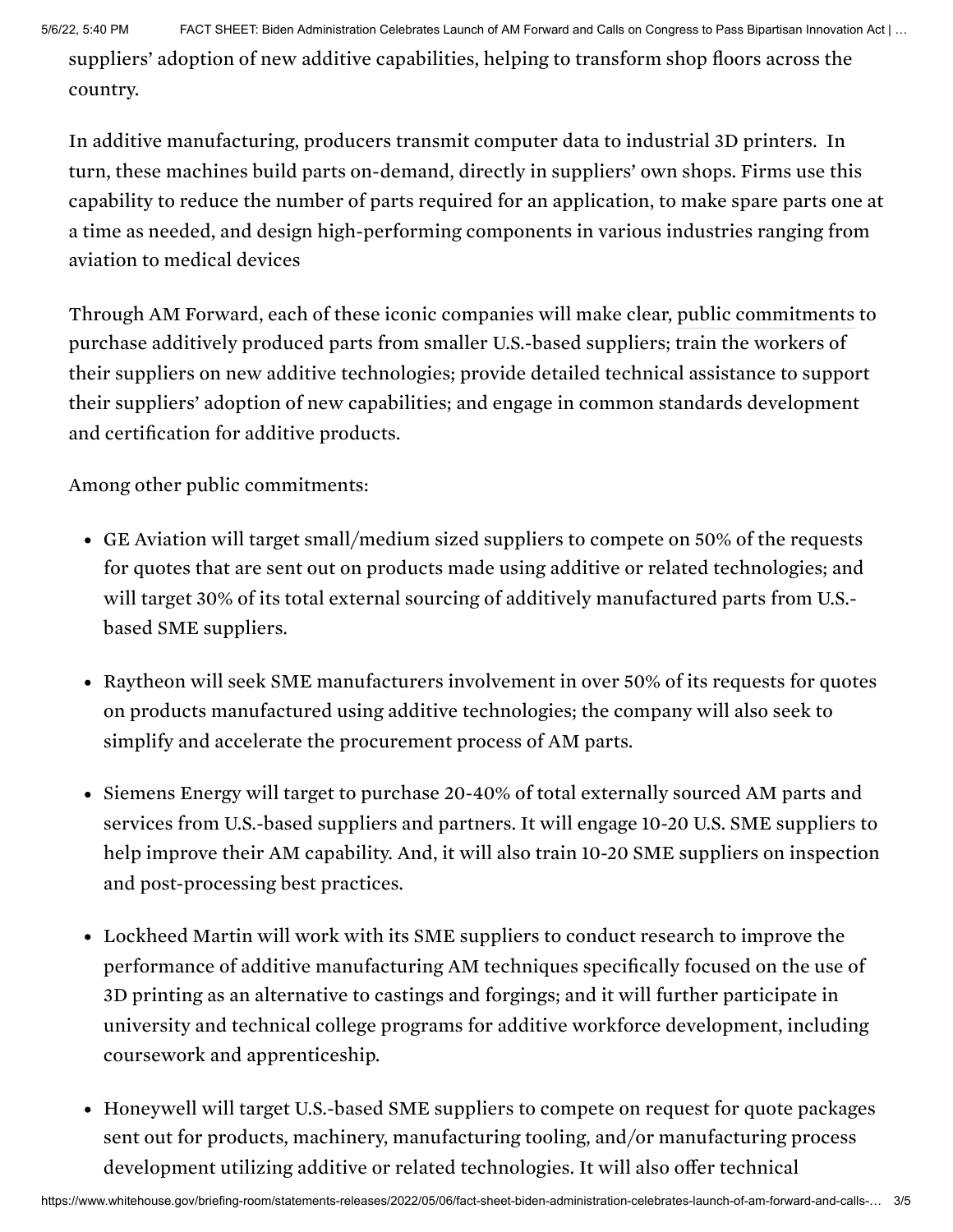assistance in part design, data generation, machine operation, post-processing, part inspection / quality management to its SME suppliers.

AM Forward is a completely voluntary compact open to any OEM to [participate](https://www.astroa.org/amforward), provided they are willing to make public commitments to support their suppliers' adoption of additive capabilities. It will be supported by Applied Science & Technology Research Organization (ASTRO), a non-profit organization.

To support AM Forward, the Biden Administration has identified a range of federal programs that U.S. SME manufacturers can use to support their adoption of additive capabilities and increase their competitiveness. The Administration's actions are focused on helping to overcome common challenges that have slowed the deployment of AM technologies, particularly among smaller manufacturers.

## They include:

- Providing access to capital to our SME manufacturers: Providing affordable financing to small manufacturers will support the installation of additive equipment by reducing its cost. To address this issue, the U.S. Department of Agriculture will make its Business and Industry program available to rural manufacturers to support the purchase of new additive machines, and the training necessary to upskill their workforce. The Export-Import Bank will highlight its new domestic lending program that can help SME manufacturers upgrade their existing production equipment. And the Small Business Administration will work with the participants of AM Forward on how its 504 Loan Program and Small Business Investment Company (SBIC) program can support the widespread deployment of new additive capabilities across U.S. industry.
- Delivering technical assistance from the federal government and OEMs to our SME *manufacturers:* SME manufacturers have noted the need for technical [assistance](https://sites.lsa.umich.edu/stevensamford/wp-content/uploads/sites/552/2017/10/Samford-et-al-BAP-2017.pdf) to utilize new production technologies like 3D printers to their fullest extent. To support AM Forward, the Department of Energy will make its Manufacturing Demonstration Facility at Oak Ridge National Laboratory available to SME manufacturers to test new additive techniques. The Manufacturing Extension Partnership will provide enhanced technical assistance; and the Department of Defense (DOD) will use its Mentor Protégé Program to reimburse the cost to the large OEM participants in AM Forward for providing technical assistance to their smaller U.S.-based suppliers owned and controlled by socially and economically disadvantaged individuals. DOD's Manufacturing Technology Program Office will work with America Makes, a DOD-sponsored Manufacturing Innovation Institute, and AM Forward members on a pilot standardization project.